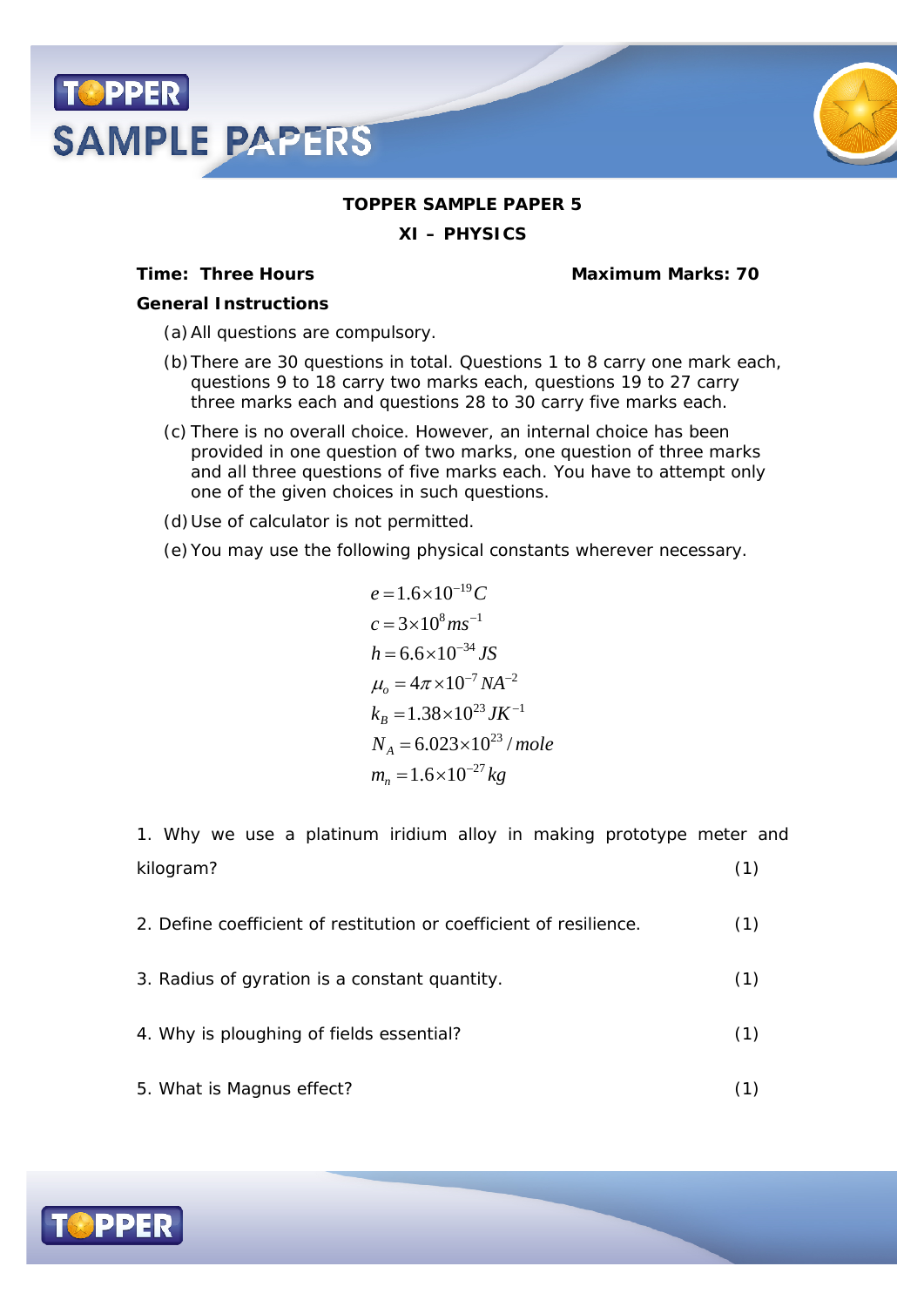

6. How does internal energy of gas changes in an adiabatic process? (1)

| 7. Where is the centre of mass of a meter stick? |  |
|--------------------------------------------------|--|
| 8. Give two examples of intensive variables.     |  |

9. The length of the rod as measured in an experiment was found to be 3.23 m, 3.25 m, 3.27 m, 3.22. Find the absolute error. (2)

10. There is a bug who moves from point A to point B and then finally to C in 5 seconds. Are the speed and velocity of the bug different?



11. Two wooden blocks A and B are connected to a chord, passing through a frictionless pulley. Block A is pushed to the left on a surface by a horizontal force. Draw the free body diagram of both the blocks.



12. Explain that gravitational force is a conservative force. (2)

- 13. Name a polar satellite. State its uses. (2)
- 14. Smoothening of surface beyond the limit increases the friction. Why? (2)

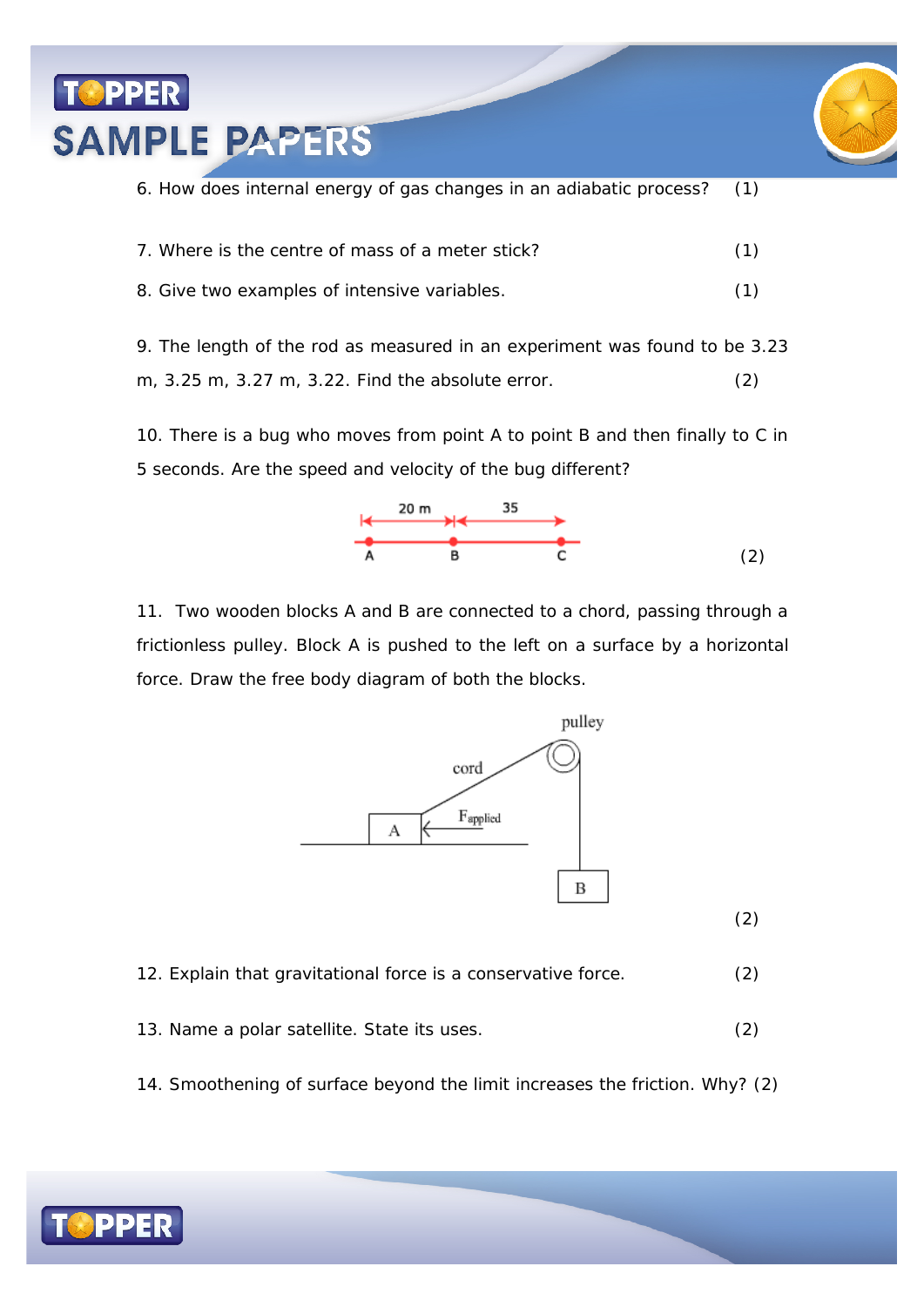## PPER **SAMPLE PAPERS**



15. Potential energy of a particle with mass m is  $U = k x<sup>3</sup>$ , where k is a positive constant. The particle is oscillating about the origin on x-axis. How is time period of oscillation (T) related with amplitude of oscillation (a)? (2)

16. If the kinetic energy of one mole of an ideal gas is  $E=3/2$  RT, what will be its  $C_p$ ? (2)

17. In an experiment to find the speed of waves in a rope, a standing wave pattern is established as shown in diagram below. The vibrating end of rope makes 90 vibrations per minute. Find the speed of the wave?<br>Fixed



18. Two point masses of 3 Kg and 2 Kg are attached at the two ends of a horizontal spring with spring constant  $k=200Nm^{-m}$ . Find the natural frequency of vibration of the system. (2)

19. If a body A of mass 'M' is thrown with velocity u at an angle  $30^{\circ}$  with the horizontal and another body B is of the same mass be projected with the same velocity at angle 60 $^{\circ}$  to the horizontal, then prove that the ratio of horizontal ranges will be 1:1 and that of maximum height will be 1:3**.** (3)

20. Calculate the recoil velocity V of the gun of mass M when a bullet of mass m is fired with a horizontal velocity v. (3)

21. Derive equation for loss of kinetic energy in case of a completely inelastic collision in one dimension? (3)

22. Consider two bodies X and Y with mass  $m_1$  and  $m_2$  separated by distance 'r' meters. Suppose mass of X is doubled and mass of Y is tripled also the

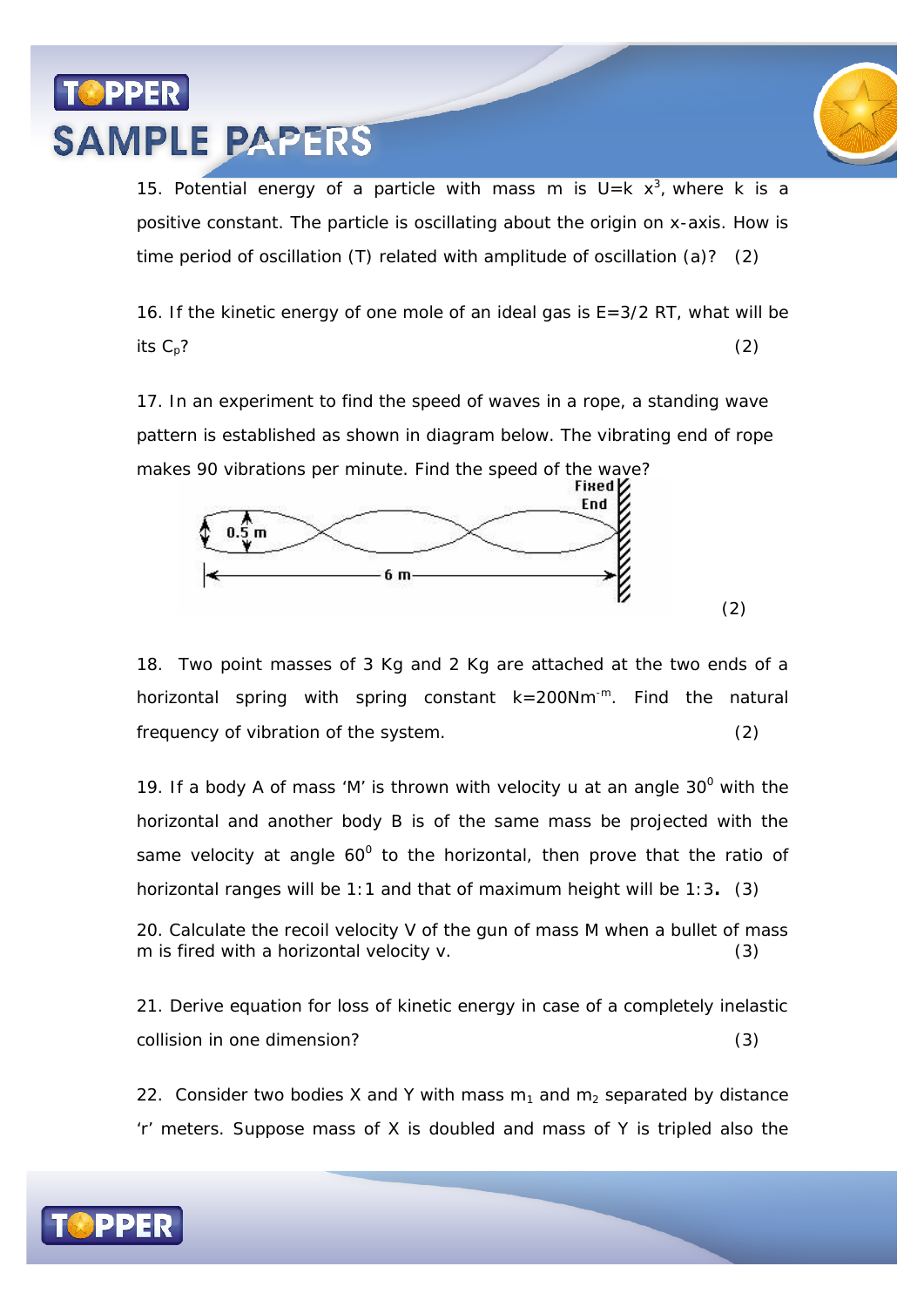



distance between them is doubled. Find the ratio of the gravitational force before and after changing the masses and distance. (3)

23. A circular track of radius 100 m is banked at an angle of 30°. If the coefficient of friction between the wheels of a car and the road is 0.5, then what is the (i) optimum speed of the car to avoid wear and tear on its tires, and (ii) maximum permissible speed to avoid slipping? (3)

24. What are thermal radiations? Give some of its basic characteristics.(3)

25. State the law of equipartition of energy. Show that the ratio of specific heat at constant pressure to specific heat at constant volume is 7/5 for a rigid diatomic molecule. (3)

26. If the r.m.s speed of oxygen at NTP is x m/s. If the gas is heated at constant pressure till its volume is four fold, what will be its final temperature and r.m.s speed? (3)

27. State and prove Work-energy theorem. (3)

28. A fighter plane flying horizontally at an altitude of 1.5 km with speed 720 km/h passes directly overhead an anti-aircraft gun. At what angle from the vertical should the gun be fired for the shell with muzzle speed 600 m s<sup>-1</sup> to hit the plane? At what minimum altitude should the pilot fly the plane to avoid being hit? (Take  $g = 10 \text{ m s}^{-2}$ ). ).  $(5)$ 

OR

A cyclist is riding with a speed of 27 km/h. As he approaches a circular turn on the road of radius 80 m, he applies brakes and reduces his speed at the constant rate of 0.50 m/s every second. What is the magnitude and direction of the net acceleration of the cyclist on the circular turn? (5)

29. A solid disc and a ring, both of radius 10 cm are placed on a horizontal table simultaneously, with initial angular speed equal to 10 *rad* s<sup>-1</sup>. Which of the two will start to roll earlier? The co-efficient of kinetic friction is  $\mu_k =$  $0.2.$  (5)